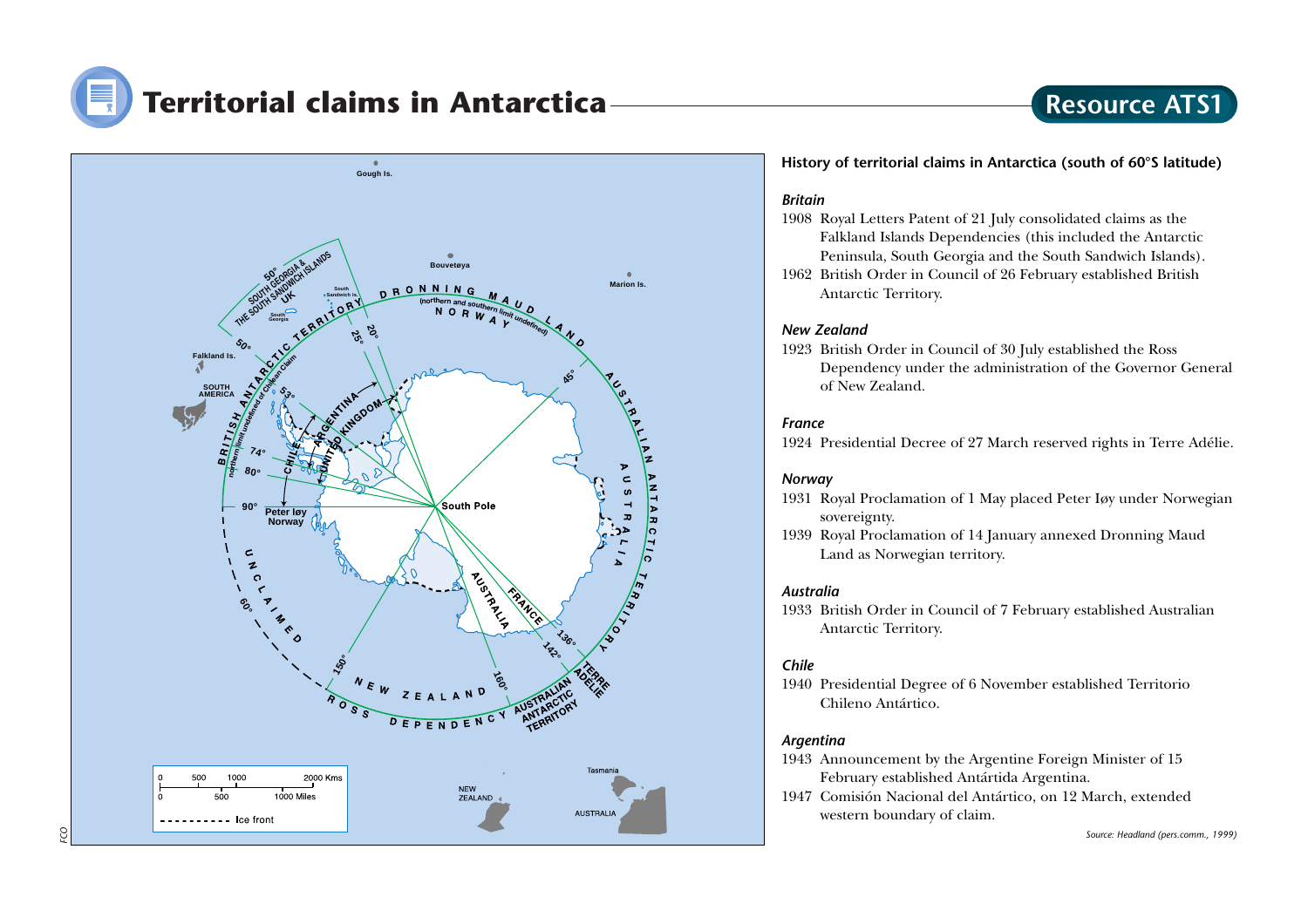

## **Summary of the Antarctic Treaty**

### **Resource ATS**

Military activities in Antarctica are prohibited (e.g. military manoeuvres), although military personnel and equipment may be used for scientific research and the security of their countries and the under the jurisdiction only of their or other peaceful purposes.



**2** Freedom of scientific investigation and cooperation in Antarctica shall continue.



Free exchange of information on scientific programmes and scientific data, **<sup>3</sup>** and scientists to be exchanged between expeditions and stations when practicable.



Existing territorial sovereignty claims are set aside. Territorial claims are not recognised, disputed or established by the Treaty. No new territorial claims can be made whilst the Treaty is in force.



**5** Nuclear explosions and radioactive waste disposal are prohibited in Antarctica.



The Treaty applies to all land and ice shelves south of latitude 60°S, but not to the high seas within the area.



All Antarctic stations, and all ships and aircraft operating in Antarctica, have **<sup>7</sup>** to be open to inspection by designated observers from any Treaty nation.



Personnel working in Antarctica shall be under the jurisdiction only of their own country.



Treaty nations will meet regularly to consider ways of furthering the principles and objectives of the Treaty. Attendance at these meetings will be limited to countries showing substantial scientific research activity in Antarctica (e.g. by the establishment of a scientific station or the despatch of a scientific expedition). Unanimous approval will be necessary at these meetings for any new measures to become effective.



All Treaty nations will try to ensure that no one engages in any activity in Antarctica contrary to the principles or purposes of the Treaty.



Any dispute between Treaty nations, if not settled by agreement in some form, shall be determined by the International Court of Justice.



The Treaty may be modified at any time by unanimous agreement. After 30 years (e.g. after June 1991) any Consultative Party may call for a conference to review the operation of the Treaty. The Treaty may be modified at such a conference by a majority decision.



The Treaty must be ratified by any nation wishing to join. Any member of the United Nations may join, as well as any other country invited to do so by the Treaty nations. All notices of accession and ratification are deposited with the Government of the United States of America, which is designated as the Depositary Government.



The Treaty, translated into English, French, Russian and Spanish was signed on 1st December 1959.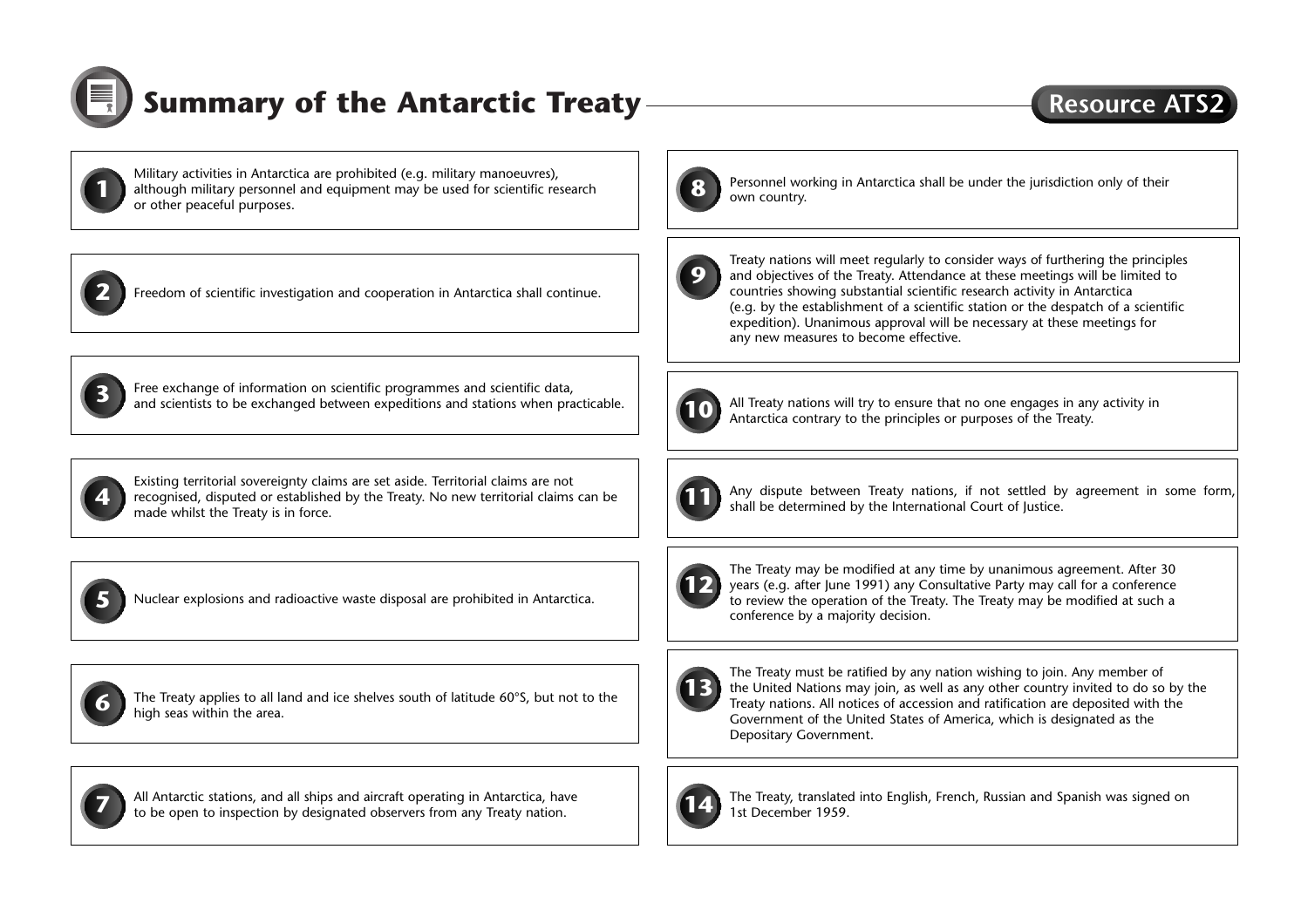

### **Resource ATS3**

### **Agreed Measures for the Conservation of Antarctic Fauna and Flora**

The Antarctic Treaty of 1961 put into place regulations controlling human activities in the region and for dealing with territorial disputes. The Treaty nations then turned their attention to wildlife conservation. In 1964, the Agreed Measures were adopted. The provisions agreed were mandatory and such pre-emptive action has become the hall-mark of the Antarctic Treaty System and the reason for much of its success.

The Agreed Measures ensure that no Antarctic bird or mammal can be killed or captured without a permit. They also prevent disturbance from human activities, such as the operation of research stations, on penguin and seal colonies. Specially protected areas and species can be designated. Regulations also cover the importation of nonindigenous species, parasites and diseases.

The Agreed Measures have now been superceded and brought up-to-date by the Environmental Protocol.



Under the Agreed Measures flying helicopters in a way that disturbs birds and seal colonies is prohibited



The killing of Ross seals is prohibited by CCAS

#### **Convention on the Conservation of Antarctic Seals**

The concept of this Convention was initially developed by the Scientific Committee on Antarctic Research (SCAR) and was finally agreed by the Treaty Parties in London in 1972. The Convention applies to all species of seals living south of 60°S. Its purpose was to increase the protection of seals found in or close to the Antarctic coastline such as Weddell and Leopard seals, and to regulate what was then believed to be a potential sealing industry. Crabeater seals, with a population of 15–30 million, are the most numerous seals on Earth and could have been hunted commercially. The Convention prohibits the killing of both Ross and Antarctic fur seals. In the event, the sealing industry has not returned and the Convention has focused on strengthening the protection for all Antarctic seals.

#### **Convention on the Conservation of the Antarctic Marine Living Resources (CCAMLR)**

Commercial fisheries in the Southern Ocean are controlled by the Convention on the Conservation of Antarctic Marine Living Resources (CCAMLR). There are 29 signatory nations to the Convention whose representatives meet annually to discuss conservation

measures at the CCAMLR headquarters in Hobart, Tasmania. They are advised by a special scientific committee.

CCAMLR is based on the 'ecosystem approach' whereby commercial fishing takes account not only of the impact on the targeted species but also on the prey and predators of that species. To do this, CCAMLR is applied to the seas south of the natural boundary of the Antarctic Polar Front, not the political boundary of the Antarctic Treaty at 60°S. This ensures that the likely implications for all links in the food chain are examined. CCAMLR is thus involved in assessing the stocks of seals and seabirds as well as fish, squid and krill. The conservation and management of whales is the remit of the International Whaling Commission (IWC).

CCAMLR, with its proactive rather than reactive approach, entered into force in 1982. Unfortunately, this was about a decade after fishing began in the Southern Oceans and the Convention inherited some seriously depleted fish stocks. However, progress has been made since then. Regulatory measures, including catch limits, have been set for all commercial fisheries and strict controls introduced to minimise illegal and unregulated fishing activity.



Krill are a key species in the South Ocean food chain. Harvesting is strictly controlled by CCAMLR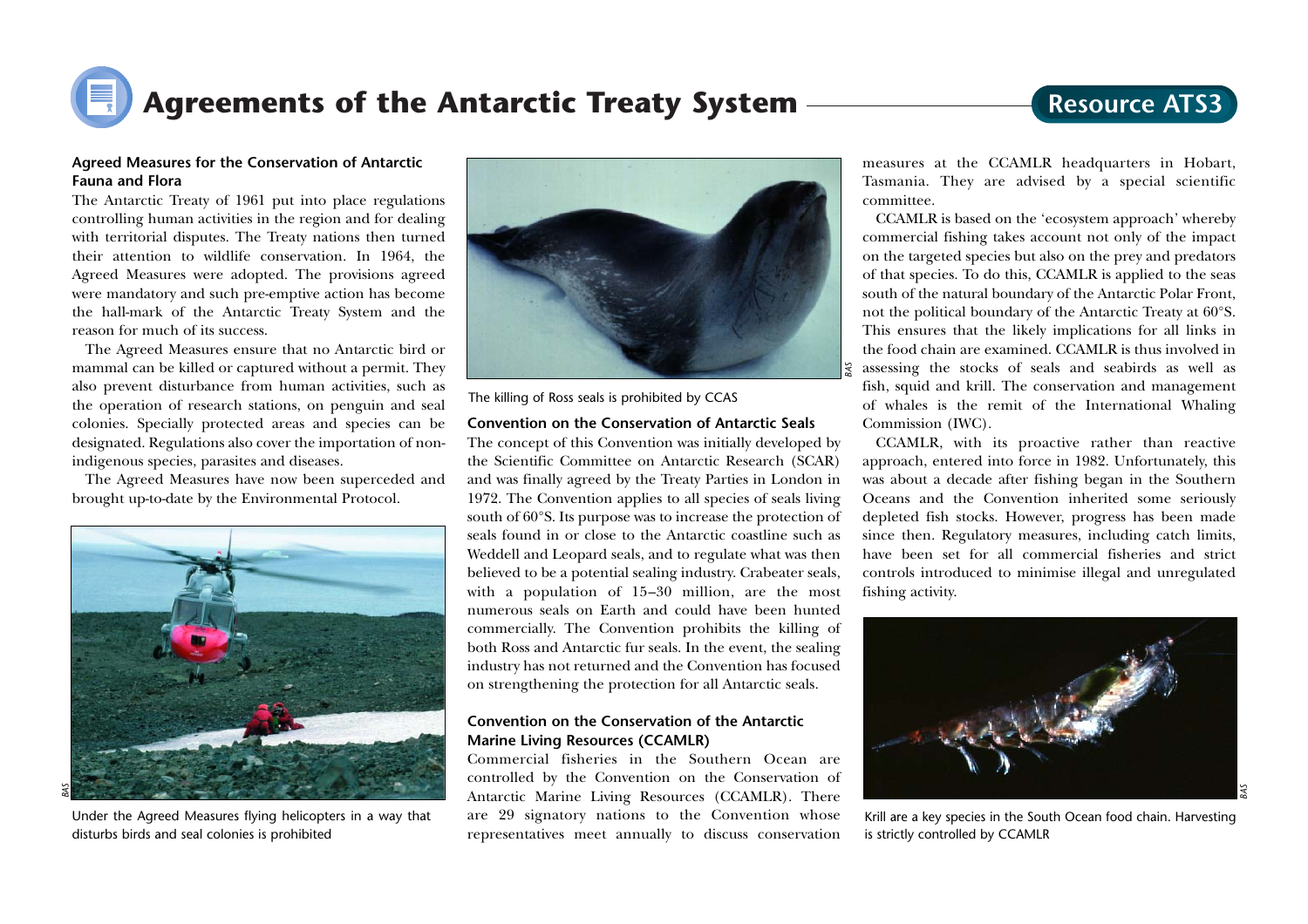

**Resource ATS4**

**The Antarctic Treaty does not address the regulation of mineral resource activities. The control of possible future mining was first raised by the UK and New Zealand in 1970 as they had been contacted by minerals companies about possible commercial geophysical exploration in the Southern Ocean. The regulation of minerals activities was to become a very controversial issue, which was to dominate Antarctic politics throughout the 1980s and early 1990s.**

In the absence of any agreed regime to regulate minerals activity, the Treaty nations decided on a precautionary approach and imposed a voluntary moratorium on the exploration and exploitation of Antarctic minerals in 1976. This was because unregulated exploration and mining would have caused serious environmental and political problems.

In 1981, the Treaty nations finally agreed to start negotiations on a comprehensive minerals regime. The issue was so difficult and complex that it took until 1988 for the Treaty nations to reach consensus and adopt the Convention on the Regulation of Antarctic Mineral Resource Activities (CRAMRA). Partly as a result of the minerals discussions, Antarctica re-emerged onto the international arena and there was a growing interest in the region. For example, between 1981 to 1988 the number of signatories to the Treaty increased rapidly from 25 to 38 (see the graph showing the growth in the number of Antarctic Treaty nations on this page).

CRAMRA sought to establish a regulatory framework for minerals prospecting, exploration and development activities. Under the agreement, no mining could have taken place in Antarctica unless all Parties agreed that there would not be a risk to the environment. However, by the time CRAMRA was adopted in 1988, there was a major coordinated public campaign by environmental groups, such as Greenpeace and the World Wide Fund for Nature,

against minerals exploitation. Their view was that Antarctica should be declared a 'World Park' where mining would be prohibited from ever taking place. They argued that CRAMRA actually encouraged minerals activity as it provided a set of agreed international regulations within which mining companies would be able to operate legally.

Under intense pressure from environmental groups, first Australia and then France decided not to sign CRAMRA in 1989. As well as environmental concerns, other factors which contributed to Australia's rejection of the Convention probably included the absence of royalty payments for mining on its territory, and fears about loss of sovereignty.

As CRAMRA required ratification by all the Treaty nations to enter into force it was effectively doomed. This encouraged other nations to withdraw their support. By 1990, Australia and France had been joined by New Zealand, Italy and Belgium and together they proposed a comprehensive environmental protection convention for Antarctica. Others, including the UK, Japan and the USA, argued against a permanent ban on mining. The UK argued that comprehensive environmental measures should complement, not replace CRAMRA, which was still seen as necessary if minerals were to be exploited in the future.

The collapse of CRAMRA was the first major threat to the Antarctic Treaty System and it triggered a highly charged debate. The UK and Chile called for a special meeting to discuss comprehensive measures for the environmental protection of Antarctica and together developed a draft environmental protocol. Within two years of the collapse of CRAMRA, the Protocol on Environmental Protection to the Antarctic Treaty was signed in 1991. CRAMRA provided the basis for the Environmental Protocol with several of its definitions and measures being incorporated into the new agreement.

The demise of CRAMRA illustrates the vulnerability of the ATS consensus process. It also demonstrates the power and effectiveness of international environmental campaigns. However, it is unlikely that the Treaty nations would have agreed to the tough mandatory regulations on environmental protection contained in the Protocol without the conflict over CRAMRA.

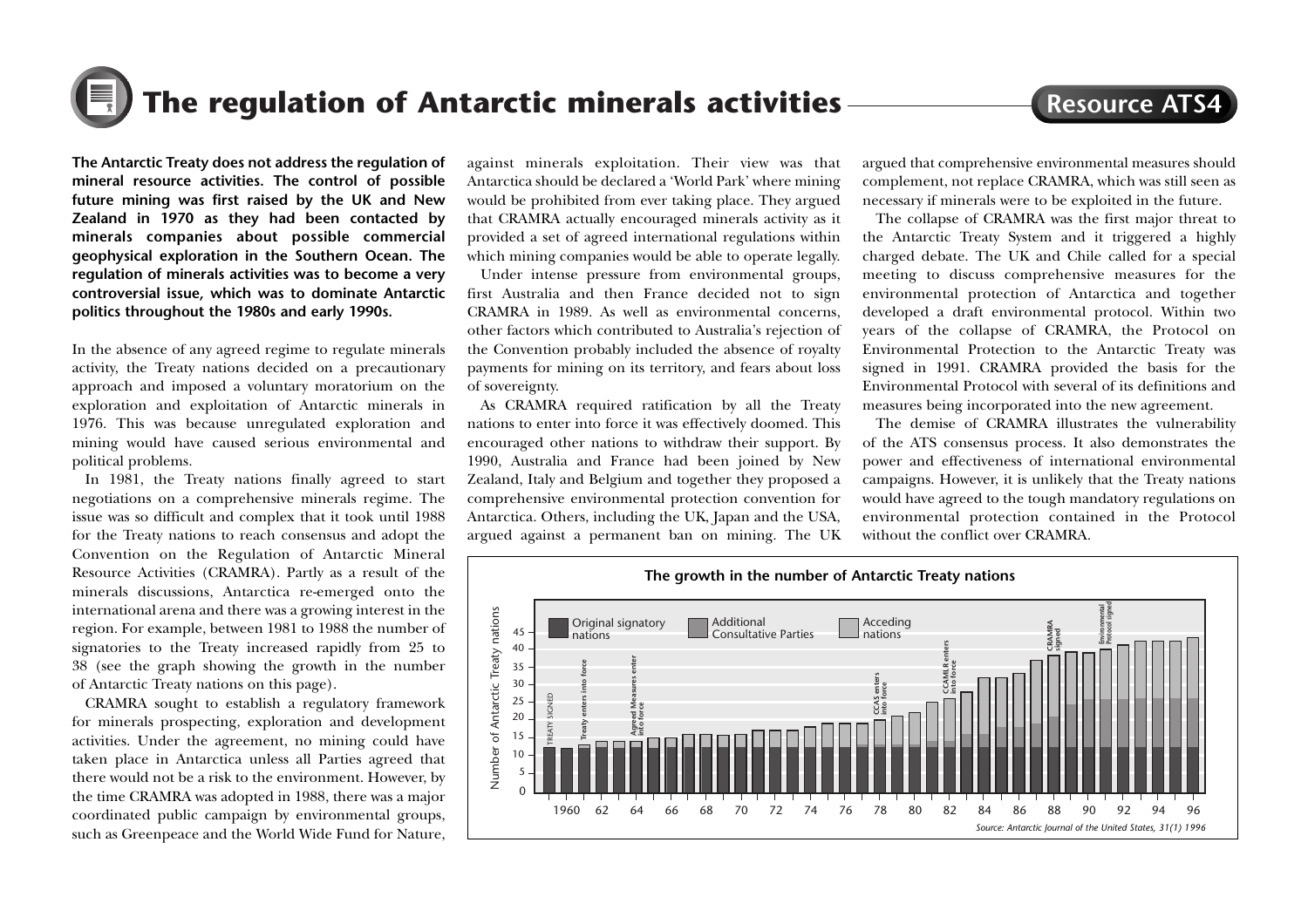

**Following the collapse of the Convention on the Regulation of Minerals Activities in Antarctica (CRAMRA) in 1989, new ways to regulate Antarctic activities to high environmental standards needed to be found. This led to the negotiation by the Antarctic Treaty nations of the Protocol on Environmental Protection. It was signed by most Treaty Parties in October 1991 and by the remaining Parties subsequently. The UK was the first to sign. The Environmental Protocol entered into force in 1998.**

In summary, the Environmental Protocol:

- designates Antarctica as a 'natural reserve devoted to peace and science'
- sets out principles for environmental protection
- establishes a Committee for Environmental Protection to provide environmental advice to Treaty meetings
- sets out mandatory rules governing human activities. These are contained in five annexes, which are:
- Environmental Impact Assessment
- Conservation of fauna and flora
- Waste disposal and waste management
- Prevention of marine pollution
- Special area protection and management.

A sixth annex on financial liability for environmental damage is currently being negotiated.

As regards mineral resource exploitation, the Protocol provides for:

- an indefinite ban on mineral resource activity (other than scientific research)
- mechanisms for the review of the ban after 50 years, or before if all the Treaty Parties agree; and
- continuation of the ban unless or until there are rules in place under which a decision can be taken as to whether mining is environmentally acceptable.

Overall, the Protocol introduces one of the toughest sets of environmental regulations found anywhere in the world. The regulations are mandatory and are legally binding on all the Treaty nations. Never before have nations agreed such detailed rules to protect the environment of a whole continent.



Oil spill response exercises are carried out regularly at Rothera Research Station as required by the Environmental Protocol

#### **Environmental Impact Assessment (EIA)**

No activity, whether governmental or private, within Antarctica may proceed unless there is sufficient information available to determine that the environmental impact is acceptable. All proposed activities require an EIA. Activities with more than a minor or transitory effect have to undergo a Comprehensive Environmental Evaluation (CEE). The findings of any CEEs are reviewed by the Committee on Environmental Protection.

#### **Conservation of fauna and flora**

The existing measures for the conservation of fauna and flora are strengthened. The killing of, or harmful interference with, native animals or plants is prohibited except in accordance with a permit, as is the introduction of non-native species. All dogs were required to be removed from Antarctica by 1994.

#### **Waste disposal and waste management**

Strict regulations for waste disposal and waste management at stations and field camps are specified. For example, most types of waste must be removed, and the open burning of waste was banned in 1999. Abandoned stations and rubbish dumps must be cleaned up. No PCBs, nonsterile soil, polystyrene packaging or pesticides can be brought into Antarctica.

#### **Prevention of marine pollution**

Discharges into the sea of oil, chemicals and garbage, both from ships and stations, are all prohibited. There are restrictions on the disposal of sewage and food waste. Ships and stations are required to have oil spill contingency plans, and be able to respond promptly and effectively to environmental emergencies.

#### **Protected areas**

The previous five categories of protected areas are consolidated into just two types:

- Antarctic Specially Protected Areas (ASPAs) these are areas which have outstanding wilderness, scientific and environmental values. Entry to ASPAs is prohibited except in accordance with a permit. Activities within ASPAs must comply with a Management Plan.
- Antarctic Specially Managed Areas (ASMAs) these are areas where human activities need to be coordinated. Entry to ASMAs does not require a permit. Activities within ASMAs are coordinated by a Management Plan.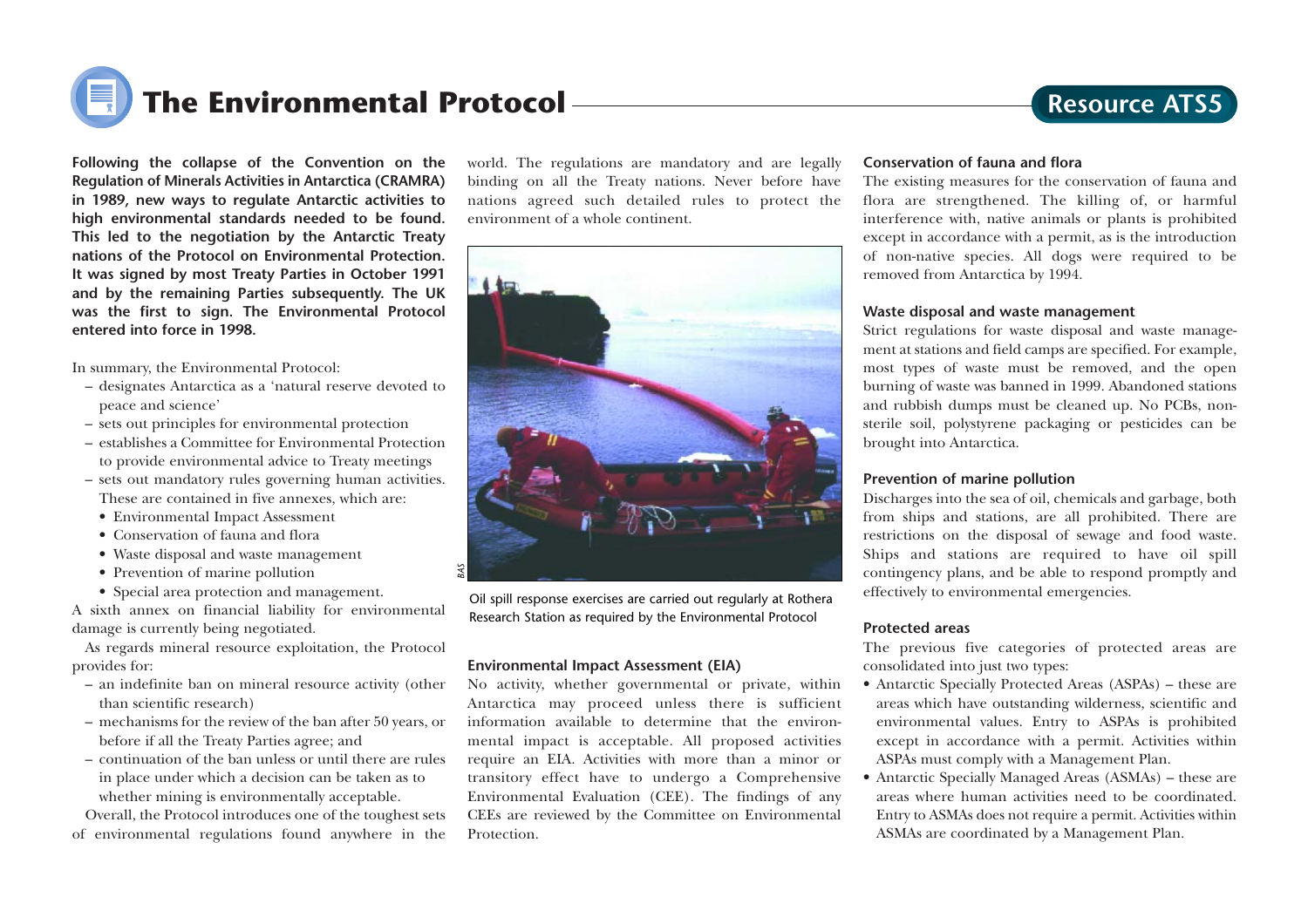

### **Comments on the Antarctic Treaty System**

### **Resource ATS6**

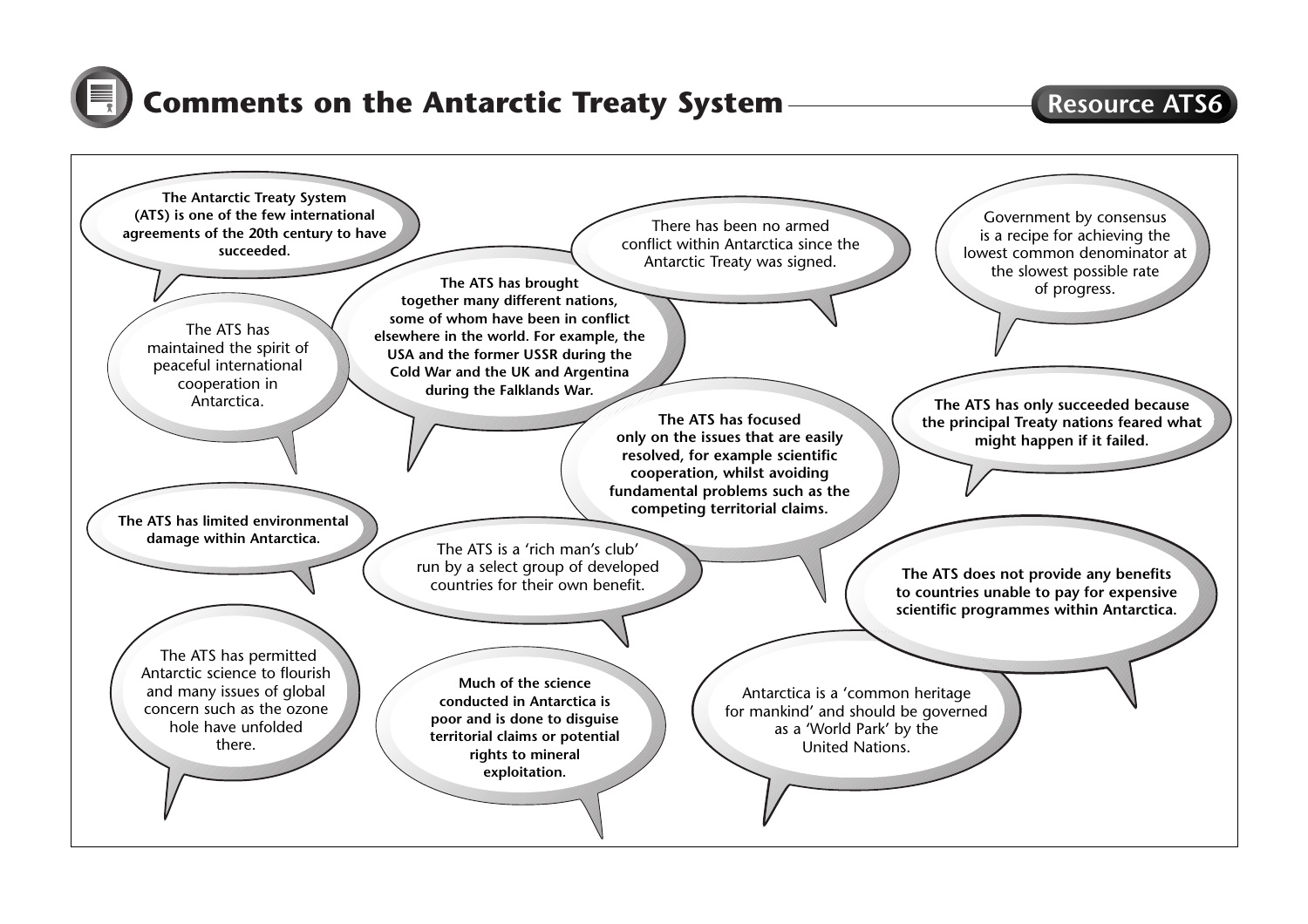### **Worksheet 5**

# **The Antarctic Treaty System**

**The system of international governance that has evolved in Antarctica is unique. Activities south of latitude 60°S are governed by the Antarctic Treaty (1961) and its associated agreements. The Treaty established Antarctica as a region of peace and science, and sets territorial claims to one side. Forty-three countries have now signed the Treaty, representing over 80% of the world's population. In 23 meetings of the Treaty Nations since 1961, more than 250 recommendations and four separate international agreements have been adopted. These rules and regulations, together with the Treaty itself, are collectively known as the Antarctic Treaty System. This worksheet examines the territorial claims that have been made in Antarctica, explains the Antarctic Treaty and its associated agreements and evaluates the achievements and problems of the Antarctic Treaty System over the past 40 years.**

#### **Territorial claims**

**Task 1** Refer to Worksheet 2 on the Discovery of Antarctica and list by year the countries that were involved in major Antarctic expeditions or voyages up until the mid 20th century. Suggest reasons for their involvement, in particular indicating how these may have changed over time.

Of the many countries that have taken part in the exploration of Antarctica, only seven have staked territorial claims in the region.

Examine the map and the history of the **Task 2** territorial claims in Antarctica which are shown in Resource ATS1. Which countries have claims? For each country suggest reasons for its claims. Reference to a map of the southern hemisphere will assist you in this. ➤



The geographical South Pole with the flags of the Antarctic Treaty nations around it

➤ Which major powers do not have claims? Suggest reasons for this. Which claims overlap? Suggest reasons for these competing claims and suggest the likely consequences. Which claims are only defined in terms of longitude and not latitude?

A large part of Antarctica is not claimed – why do you think this is so?

During the 1940s and 1950s the competing claims were a source of international conflict. The situation was made more complex by the refusal of non-claimant countries to recognise any of the claims, while the USA and the former USSR asserted their right to make claims if they so wished.

#### **International Geophysical Year (1957/58)**

Twelve countries joined forces to participate in the Antarctic Research Programme of the 1957/58 International Geophysical Year (IGY). This resulted in significant scientific cooperation between nations in Antarctica and crucially gained the support of the claimant states as well as both the USA and the former USSR. The IGY was a

tremendous success and led, amongst other achievements, to the establishment of several permanent research stations on the Antarctic continent. More significantly, it eased political tensions and encouraged the participating countries to look for a permanent solution to the problems in Antarctica. This led to the negotiation of the Antarctic Treaty.

#### **The Antarctic Treaty**

On 1 December 1959 in Washington, USA the Antarctic Treaty was signed by representatives of the twelve nations that had participated in the IGY (Argentina, Australia, Belgium, Chile, France, Japan, New Zealand, Norway, South Africa, UK, USA and the former USSR). The UK was the first to sign. The Treaty entered into force on 23 June 1961 and remains in place indefinitely. It was a historic and important agreement and began a new era in Antarctic history with the continent designated exclusively for peaceful purposes.

Resource ATS2 gives a summary of the Antarctic **Task 3** Treaty. Read this resource and answer the following questions: • Which measures in the Treaty show that it was signed at the height of the Cold War? What do these measures require signatories to do?

- Which areas of Antarctica are not covered by the Treaty? What implications for the future do you think this exclusion might have had?
- What is the key criterion for nations to participate in Antarctic Treaty Consultative Meetings? What do you think this means for participation by less developed countries?
- How does the Treaty deal with the issue of territorial claims? Comment on the advantages and disadvantages of this approach.
- What appears to be the overriding goal of the Treaty? What issues does it fail to address?